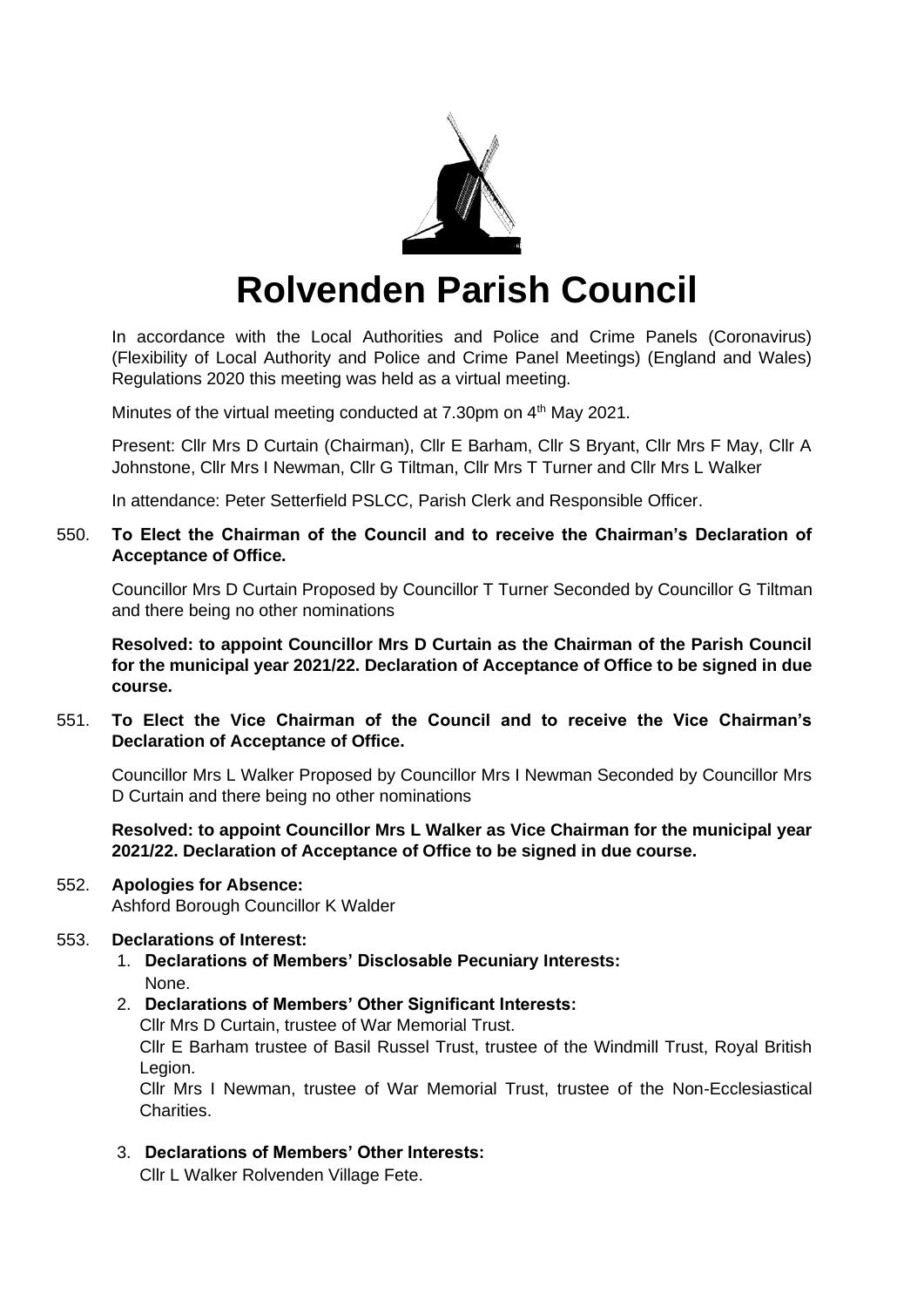Cllr S Bryant Chairman Rolvenden Football Club

## 554. **Minutes:**

The minutes of the meeting held on 27<sup>th</sup> April 2021 were submitted, approved as a true record to be signed by the Chairman at a time when restrictions on meeting in person are relaxed.

## 555. **Appointment of members to outside bodies:**

Kent Association of Local Councils Ashford Committee: Councillors Mrs D Curtain and Mrs L Walker

Village Hall: Councillor Mrs I Newman.

Non-Ecclesiastical Charities: Mrs I Newman

## 556. **Code of Conduct:**

**Report RPC/21/01:** brings to the Parish Council a draft Code of Conduct for adoption which has been compiled from a model produced by the Local Government Association.

## **Resolved:**

- 1. **To receive and note Report RPC/21/01.**
- 2. **To approve and adopt the draft Code of Conduct.**
- 3. **To advise the Monitoring Officer at Ashford Borough Council of the adoption of the draft Code of Conduct.**

## 557. **Standing Orders and Financial Regulations:**

**Report RPC/21/02:** As part of the Parish Council's annual procedures a review of its Standing Orders and Financial Regulations is undertaken.

The Financial regulations were deferred until the next meeting of the Parish Council due to a technical issue with the document.

#### **Resolved:**

- **1. To receive and note Report RPC/21/02.**
- **2. To approve and adopt the Standing Orders.**

#### 558. **Procurement Policy:**

**Report RPC/21/03:** Following the United Kingdom's departure from the European Union at the start of 2021 the procedures to be followed when procuring goods and services have been increased.

#### **Resolved by majority:**

- **1. To receive and note Report RPC/21/03.**
- **2. To approve and adopt the Procurement Policy.**

# 559. **Member Officer protocol:**

**Report RPC/21/04:** It was recommended in the Governance Review undertaken by Hoey Ainscough Associates that the Parish Council adopt a Member Officer Protocol.

#### **Resolved:**

- **1. To receive and note Report RPC/21/04.**
- **2. To approve and adopt the Member Officer Protocol.**